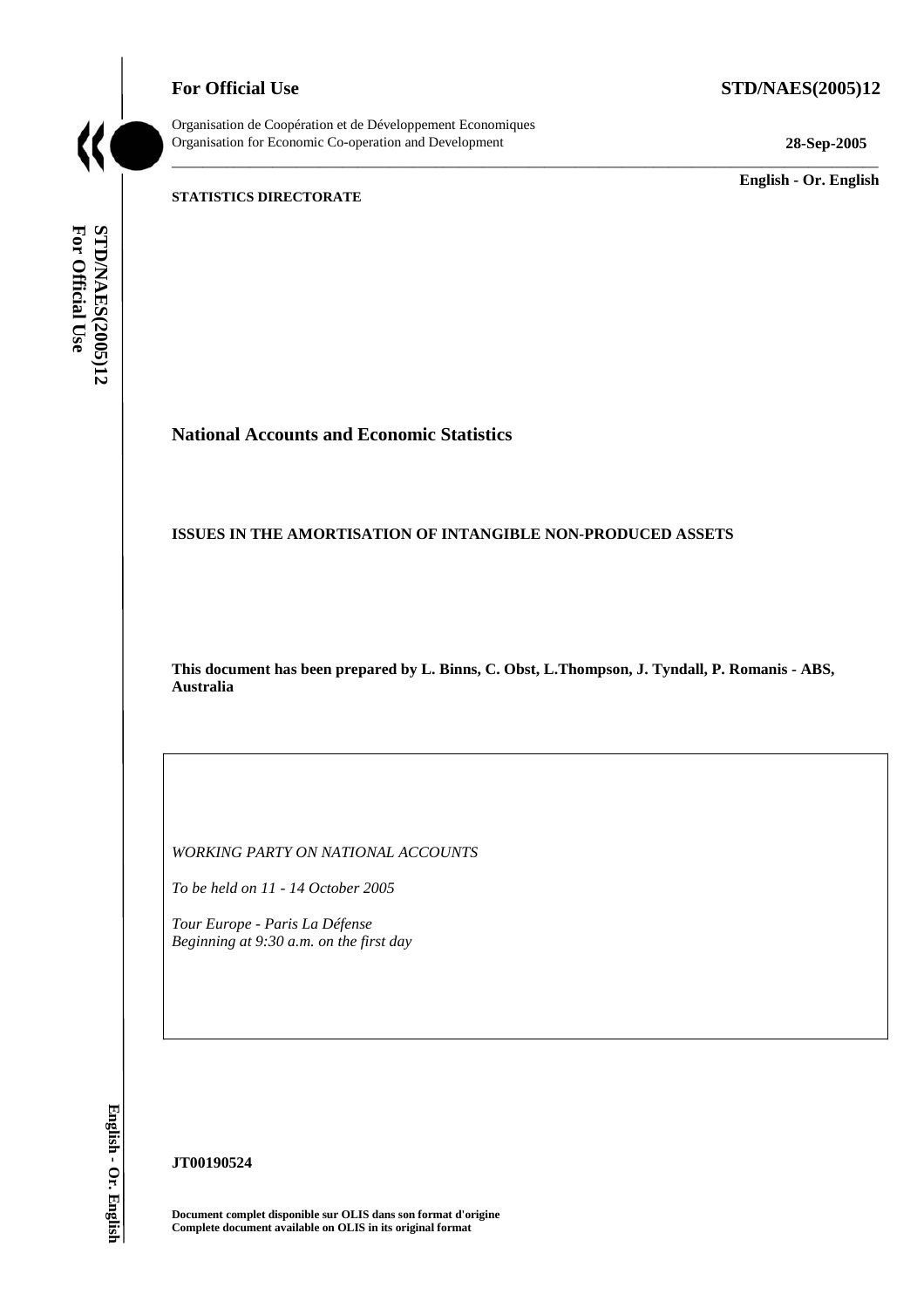#### **ISSUES IN THE AMORTISATION OF INTANGIBLE NON-PRODUCED ASSETS**

Paper prepared for the September 2005 meeting of the Canberra II Group on the Measurement of Non-financial Assets

Lauren Binns, Carl Obst, Luke Thompson, Jeff Tyndall, Paul Romanis - ABS

This paper explores issues surrounding the treatment of intangible non-produced assets, with a focus on the amortization of mobile phone spectrum licences. Of particular interest is the way in which the amortisation of these assets might be accounted for and several alternative approaches are presented.

This paper assumes that the spectrum is a tangible non-produced asset over which ownership rights can be enforced and economic benefits obtained. While this may be a point of contention the issue is not discussed here.

The paper also assumes that a distinction can be drawn between different types of licences. The distinction made is that where a licence can be directly linked to the use of a tangible non-produced asset, the licence can be considered as asset assuming that the nature of the licence meets certain criteria.

Canberra II has already considered the case of licences that are not linked to an underlying tangible non-produced asset (eg taxi licences) and has supported the treatment that payments for such licences be treated as taxes – thus implying that such licences are not assets. It is possible that such a treatment would also be adopted for licences such as mobile phone licences but in that case accounting for amortization does not need to be considered. The aim of this paper to present for discussion some alternative accounting treatments that might be considered if licences such as mobile phone licences were to be treated as assets in their own right.

To date, a range of possible treatments for dealing specifically with licences to use the spectrum have been explored in previous papers by bodies including the IMF, Eurostat and the ISWGNA. This paper seeks to clarify the different approaches and their impact on the accounts with a particular focus on different approaches to the amortization of the licence. Indeed there is no discussion in the paper on the accounting that needs to be undertaken to recognize the licence as an asset in the first instance. On this matter there appears no disagreement.

#### **1. Clarification on the licence as an asset**

1. As noted, this paper assumes that the spectrum is a non-produced, tangible asset. It is generally accepted that the spectrum itself meets the SNA93 criterion as an economic asset primarily as the effective ownership can be determined, and that the spectrum's uses in the production of telecommunication services renders it capable of generating economic benefits. The government is the owner of the spectrum by virtue of its regulatory powers. Excepting possible obsolescence, the spectrum has an infinite life although it is subject to economic appearance/disappearance.

2. Whether a licence to use the spectrum is an asset relies on a closer inspection of the conditions of the licence. While the length of the licence is not the only factor to be considered in determining if the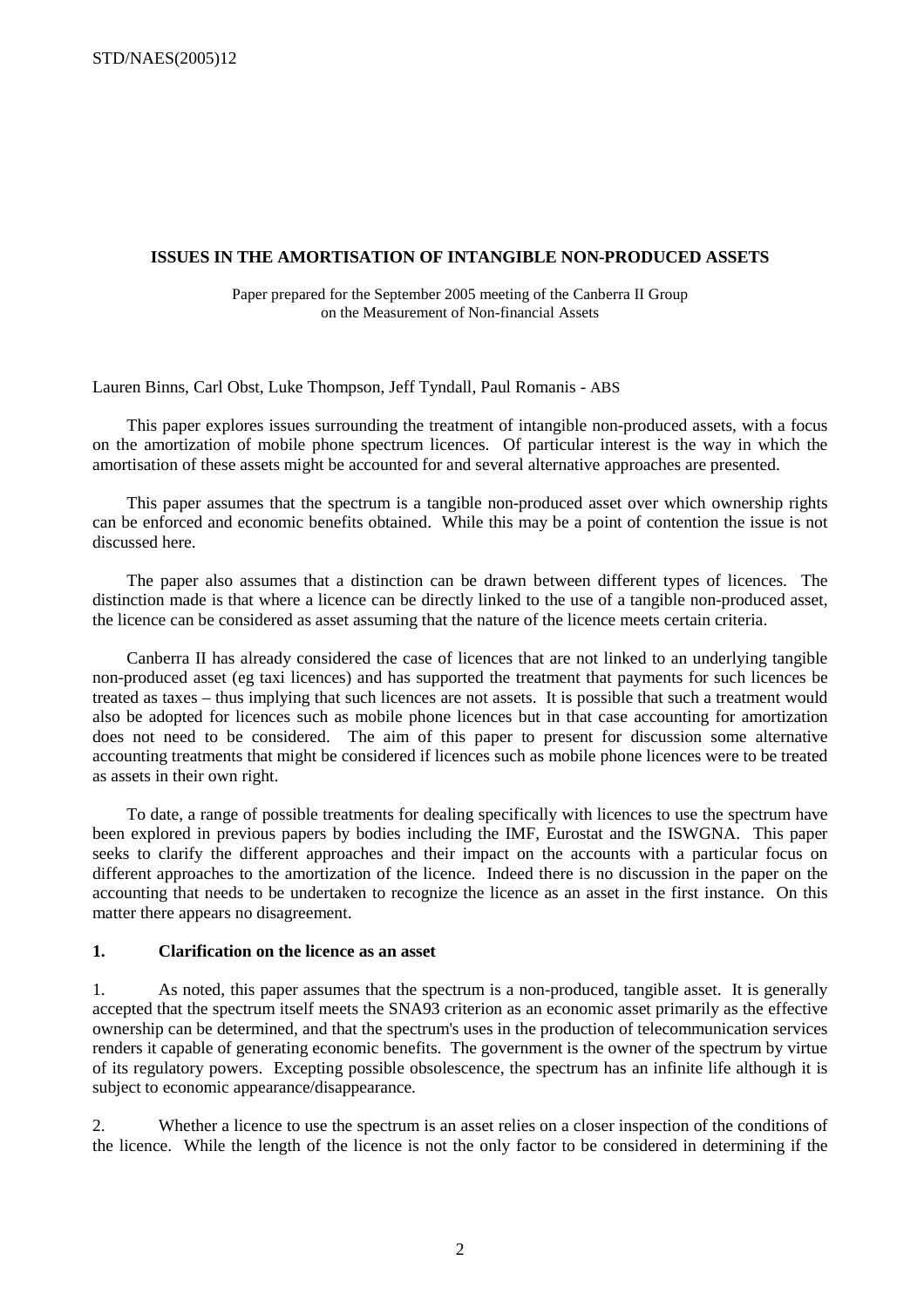licence is an asset or otherwise, it is a useful starting point. In the instance where a licence is issued for a period of less than one year, then under SNA93 (and business accounting for that matter) the payment for a licence is treated as rent for the use of the spectrum, rather than payment for an asset. Under this scenario ownership over the spectrum or part thereof has not been transferred to the purchasing entity. (Eurostat have implemented a five year minimum period for a spectrum licence to be considered an asset sale.)

3. It is also possible, however unlikely, that a Government may sell access to the spectrum for an infinite period. In this case, the Government has actually sold the spectrum asset itself, transferring all associated ownership rights and risks to the purchasing entity. In reality, most spectrum licences are sold for long but finite periods of anywhere from 5 to 30 years.

4. In most cases, the licence issued by the Government is for a finite period, greater than one year. In such cases, it is argued that a secondary (linked) asset is created. A number of criteria have been suggested to help in determining if a secondary intangible asset is created (IMF Paper Feb 2001, and ISWGNA paper Dec 2001).

- the ability of the licence issuer to cancel access to the asset
- the degree of exclusiveness and control the licensee has in deriving economic benefits / costs
- the potential to resell the asset (transferability actual or de-facto)
- the existence of demonstrable value
- pre-agreed value of payments (lump-sum and/or instalments)

5. While none of these criteria provide conclusive evidence of the existence of the asset, when considered in conjunction with one another it is likely to be fairly evident whether or not an asset exists. This paper suggests that clear guidelines and criteria along the lines of those above are required in the updated SNA to determine both the explicit existence of a spectrum licence as an asset, and where it is found to exist, the nature of the asset.

6. When consideration of these criteria indicate that, on balance, the licence is an asset, the SNA93 would classify it as an intangible non-produced asset

7. Given that the spectrum asset has an infinite life its value should be determined as the NPV of future returns over that period, which is often estimated as the market value of the licence at time 0 discounted to infinity. A licence over the spectrum transfers ownership of the economic benefits (and risks) from the Government to the purchasing entity for a finite period of time, and as such the value of the spectrum to the Government must decrease by a corresponding amount (value of the licence at time 0 discounted to the end of the licence period). This reduces the value of the spectrum itself to be equal to the NPV of future returns for the period from the end of the licence period onwards.

8. The following diagram illustrates how this paper has approached the issue of how to account for spectrum licences in the event that it is deemed to satisfy the definition of an asset. The various accounting options in the diagram are discussed in more detail below.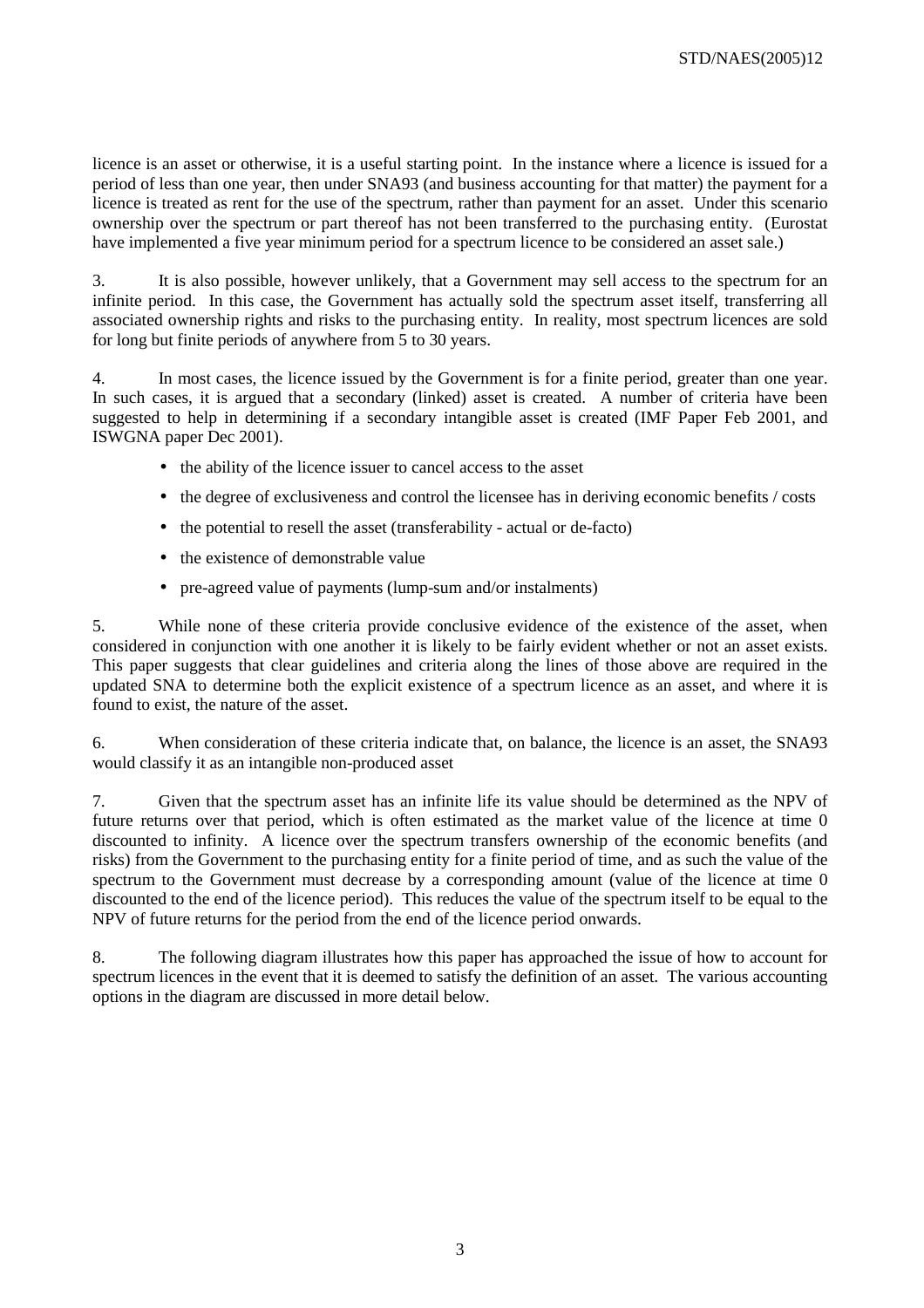

Diagram 1: Treatment of payment for use of spectrum: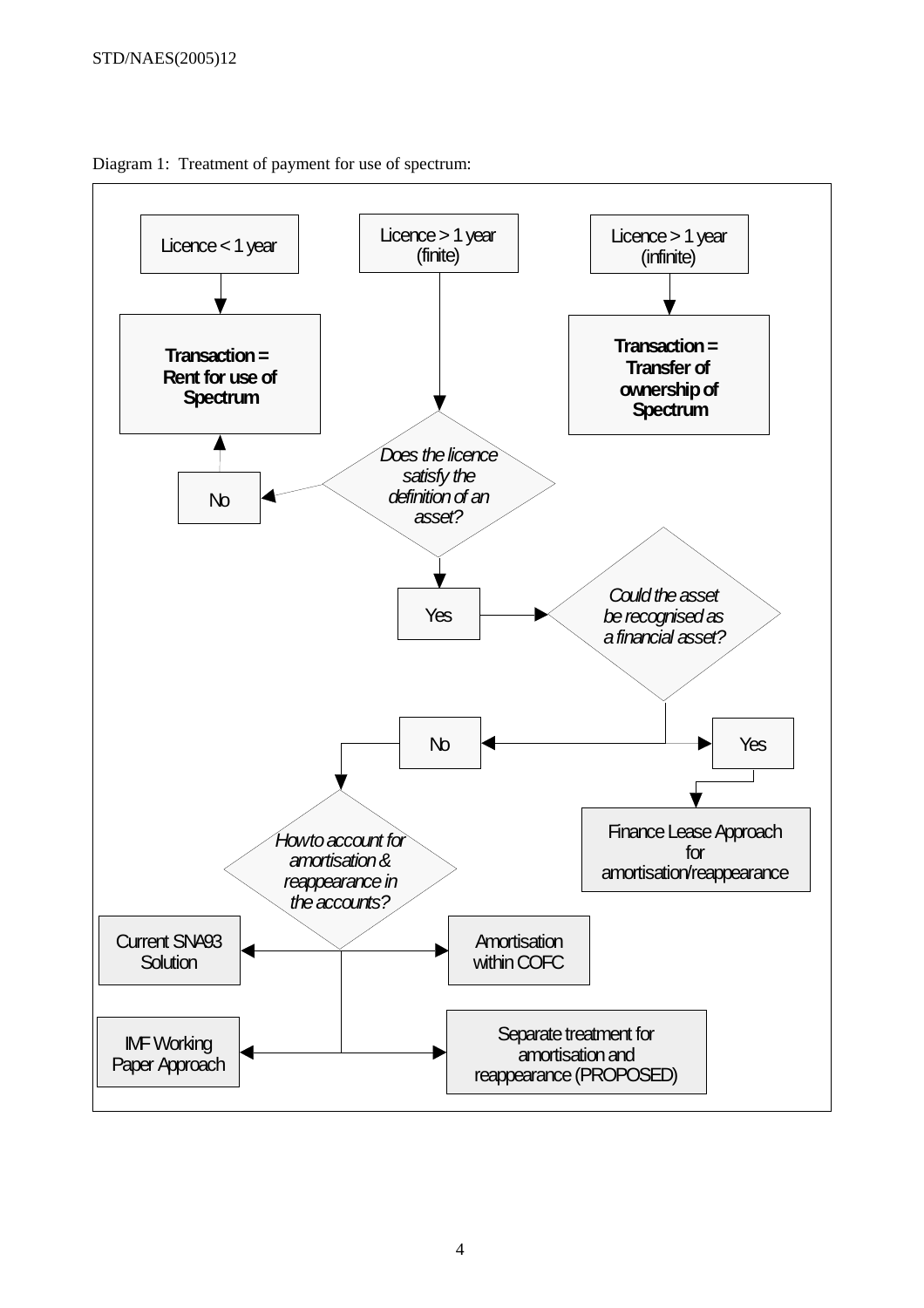### **2. Is the licence a non-financial asset or does the licence constitute a financial lease arrangement?**

9. At this stage it is necessary to consider a possible treatment, that instead of creating a licence to use the spectrum, the transaction between the government and the business in question is actually a finance lease of the spectrum.

10. A financial lease is an alternative to borrowing as a method of financing the purchase of an asset. For national accounting purposes assets leased in this way are recorded on the balance sheets of the lessee, with a corresponding liability. Payment in a normal financial lease arrangement would cover a principal amount and interest paid over the length of the lease with ownership of the asset in question usually reverting to the lessee at the end of that time.

11. In this particular case, instead of receiving a payment for the principal (eg a cash or a loan asset) the government would hold a finance lease asset to recognise that, at the end of the lease, ownership of the spectrum would return to the government and the lessee would have a similar offsetting liability to return the spectrum to the government. As the payment made by the lessee to the Government (in a licensing arrangement this would be the payment for the licence) does not include a principal component, the complete amount of the payment is effectively prepaid interest which is written off as the interest is earned over the life of the lease. This payment requires the creation of a prepaid interest asset for the lessee and an unearned interest liability for the government, and in subsequent periods flows in the income and financial account to record the earning/payment of interest. This approach is documented in the example in the attached spreadsheet.

12. A disadvantage of this approach is its complexity as well as the difficulty of convincing stakeholders that the licence is a financial asset. If this transaction was classified as a financial lease it would be of a very unusual type. Traditionally a financial lease involves principal repayment, leading to eventual legal ownership transferring to the lessee, whereas in this case the ownership reverts back to the lessor. Additionally, accounting for the spectrum licence in this way may reduce the analytical usefulness of the financial accounts.

# **3. Options for the amortisation of the licence asset**

13. Assuming the licence is an intangible non-produced asset, this paper will now focus on the potential ways of amortising the payment for the asset. In terms of the balance sheet entries all methods of amortization apply the same recording. The main principle in this regard is that, given that the values of the spectrum and licence are linked, when the amortization of the licence asset is recorded, there must be a corresponding increase in the value of the spectrum asset to the government.

# *3.1 Current SNA Treatment*

14. Following the current SNA93 treatment, both the amortisation of the licence and the reappearance of the spectrum's economic value are recorded in the 'other changes in assets' account. This approach is consistent with the treatment of other intangible non-produced assets such as copyrights. This approach is relatively benign, as the current accounts and the major aggregates such as net lending/borrowing, net saving contained within them are not affected.

15. However, this outcome may be considered less than ideal from the licence owner's point of view. Under business accounting the amortisation cost would be reported as an expense against the income earned from the production process, and it has been argued that to not record these costs in the income accounts is overstating the net operating surplus of the business sector. It has also been argued that the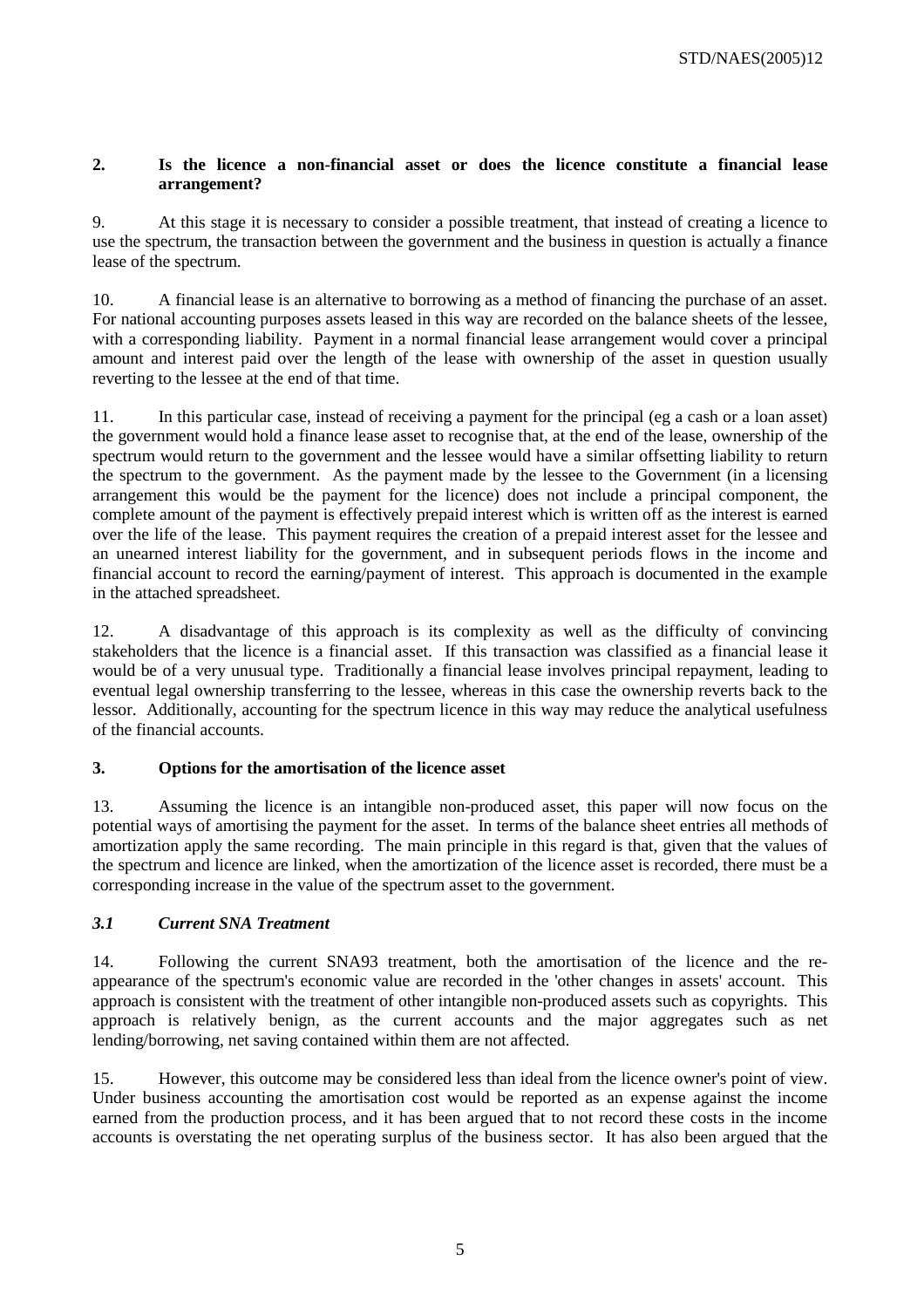purpose of the other change in assets account should be to cover "one-off, unpredictable events, rather than gradual processes that are an expected part of current business operations" (IMF paper).

# *3.2 Treatment as COFC*

16. An alternative, considered by both the IMF and the Inter-Secretariat Working Group on National Accounts, is to record the amortisation of the licence in the same way as consumption of fixed capital.

17. Both groups rejected this alternative because they felt that if the write off is charged to the current accounts of the licence holder, then an offsetting amount has to be shown as a current receipt to the spectrum owner which consequently increases government saving and net lending/borrowing unless some further adjustment item is introduced into the capital account. Another implication of treating amortisation of the licence as consumption of fixed capital would be an implicit shift in the production boundary as the SNA93 defines COFC to only include the write-down in value of produced assets.

# *3.3 Dipplesman and Mahle (IMF) approach*

18. In their IMF working paper, Dippelsman and Mahle proposed the alternative that both amortisation and reappearance of these assets could be recorded in property income items in the income accounts with offsetting entries in the capital accounts "While not literally property income paid or received, amortisation/reappearance are flows that relate to property" (R J Dippelsman & N Mahle). This approach would ensure that the amortisation of the licence was reflected in the estimates of disposable income and net saving of the business and the offsetting entries in the capital account would also ensure that net lending borrowing was not affected.

19. There are a few limitations with this approach:

- Accounting for the reappearance of the spectrum in the income and capital accounts seems to include a flow in the transaction accounts of the SNA for which no transaction has occurred.
- Although this approach would record the amortisation of the licence in the income account, it does not solve the overstated net operating surplus problem identified above. Net operating surplus is derived through the generation of income account, whilst property income enters the accounts through the subsequent allocation of primary income account, and thus only affects net saving.
- Dipplesman and Mahle concede that whilst these flows are related to property, they do not fit the literal definition of property income. Their reasons for including the flows within property income are more for simplicity and avoiding adding a new line to the accounts.
- Recording the re-appearance of value of the spectrum as property income appears to record the revenue the government receives for the licence within the income account in addition to recording the revenue when the asset is sold (in the capital account). Although the Dipplesman and Mahle approach has an offsetting entry in the government's capital account to ensure no double counting, it is not a neat solution overall.

#### *3.4 Inclusion of an amortization series*

20. A fourth alternative that has been developed in preparing this paper is to record the amortisation of the licence in the current accounts while continuing to record the reappearance of the spectrum in the other change in volume of assets account.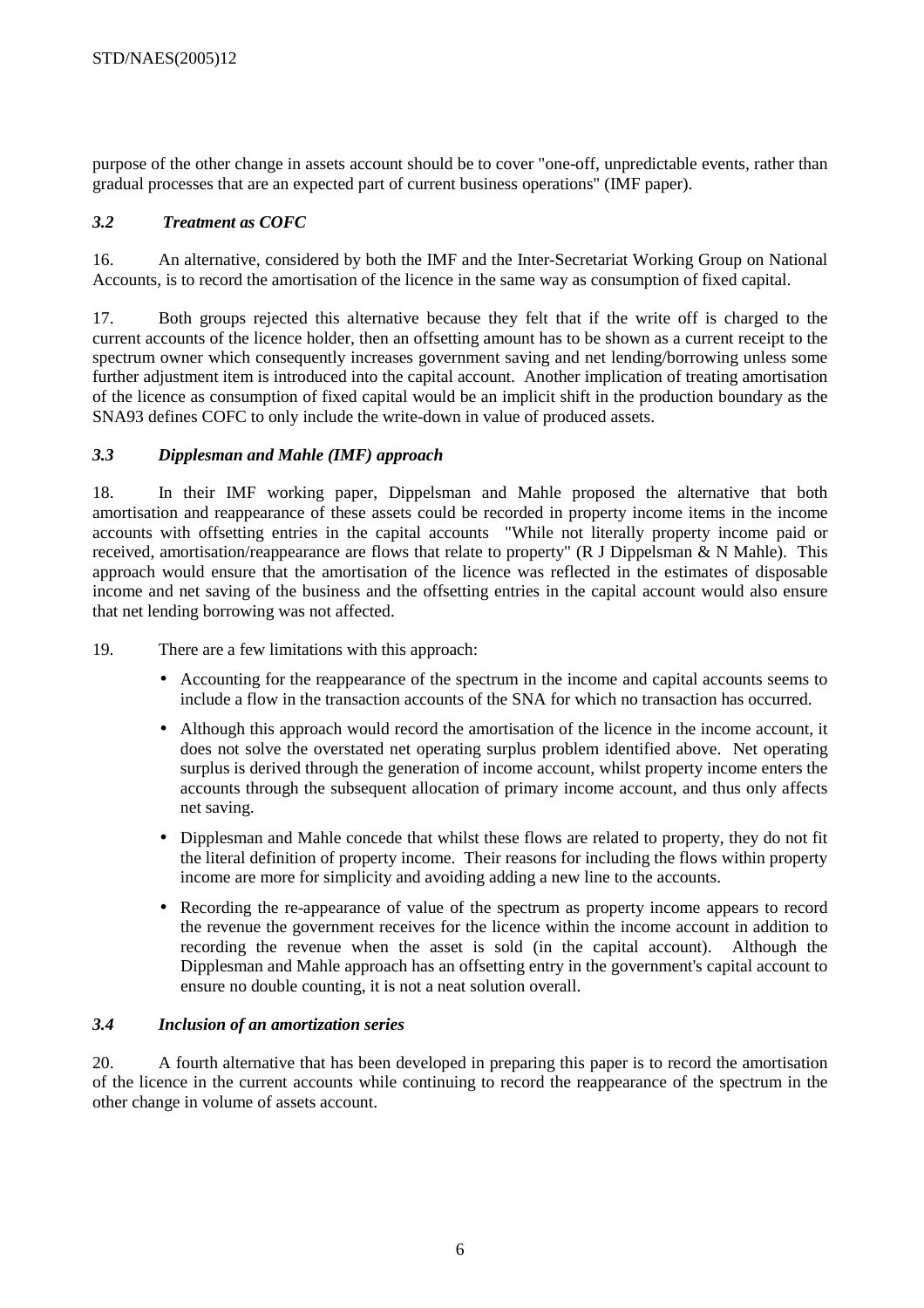- 21. The three basic principles which underlie this approach are:
- 1) amortisation of an asset is similar (but not the same as) consumption of fixed capital and as such should be reported as a separate item, but in the same accounts as COFC in the transaction accounts.
- 2) the other change in volume of assets account is the most appropriate place to report the reappearance of the spectrum asset.
- 3) even though the amortisation of the licence and the reappearance of the spectrum are linked in value, the flows relate to different assets and to achieve the balance sheet requirements previously outlined, there is no need for the two transactions to be recorded in the same accounts.

22. This approach recommends that amortisation of the licence be recorded as a separate item wherever COFC is reported. This is not the same as saying that amortisation should be included in COFC (which would imply a potential shift to the asset boundary, which is an undesirable outcome). This means a new item would be included into the calculation of net value added in the production account, which would impact on the calculation of net operating surplus and net saving in the income account and new item would be included in the calculation of net lending/borrowing in the capital account:

Net value added: even though the licence is not a produced asset, it is an asset essential to the production process of the telecommunications industry and as such, the value of that asset used up in the production process should be reported against the value created through the production process.

Net operating surplus: for the licence holder, the amortisation of the licence is a cost associated with the process of earning income. The national accounts should reflect this cost in the income account, by including it alongside COFC, to accurately reflect the net operating surplus for the business sector.

Net saving: the amortisation of the licence has the effect of decreasing the savings of the business and as such it should impact on the net savings figure for the business sector.

Net lending/borrowing: because the amortisation is added back in to the calculation of net lending/borrowing in the capital account this aggregate is unchanged under this approach.

23. The reappearance of the spectrum asset is not a transaction, however it is a flow that needs to be recorded in the national accounts. Because it does not result from a transaction, this flow should not be reported in any of the transaction accounts. We have seen that where this was attempted in the IMF approach, the net saving figure for the government increases even though there is no action by the government that has caused this. The fact that the reappearance is a regular, predictable flow is also not enough of a valid reason to move it to the transaction accounts when there is no transaction causing the flow. As suggested by the SNA93 the most appropriate place to record flows of this kind is in the other change in volume of assets account where the flow will lie outside of the transaction accounts, but will still impact on the balance sheets.

24. Even though the amortisation of the licence and the re-appearance of the spectrum are linked, this does not mean that the two events have to be recorded in the same accounts. The only implication that the linked value of the amortisation and the reappearance makes is that two values have to be recorded in the same period in order to maintain consistency in the sum of the values of the respective assets.

25. The main short coming of this approach is that for the economy as a whole the net value added and net operating surplus is reduced but there has been no reduction in the value of spectrum available to the economy – there has simply been a shift in value from the licence holder to the spectrum owner. The case of amortising intangible non-produced assets should then be considered to be quite different from the depreciation of produced assets where a fall in the value of asset to the economy as a whole must be recorded.